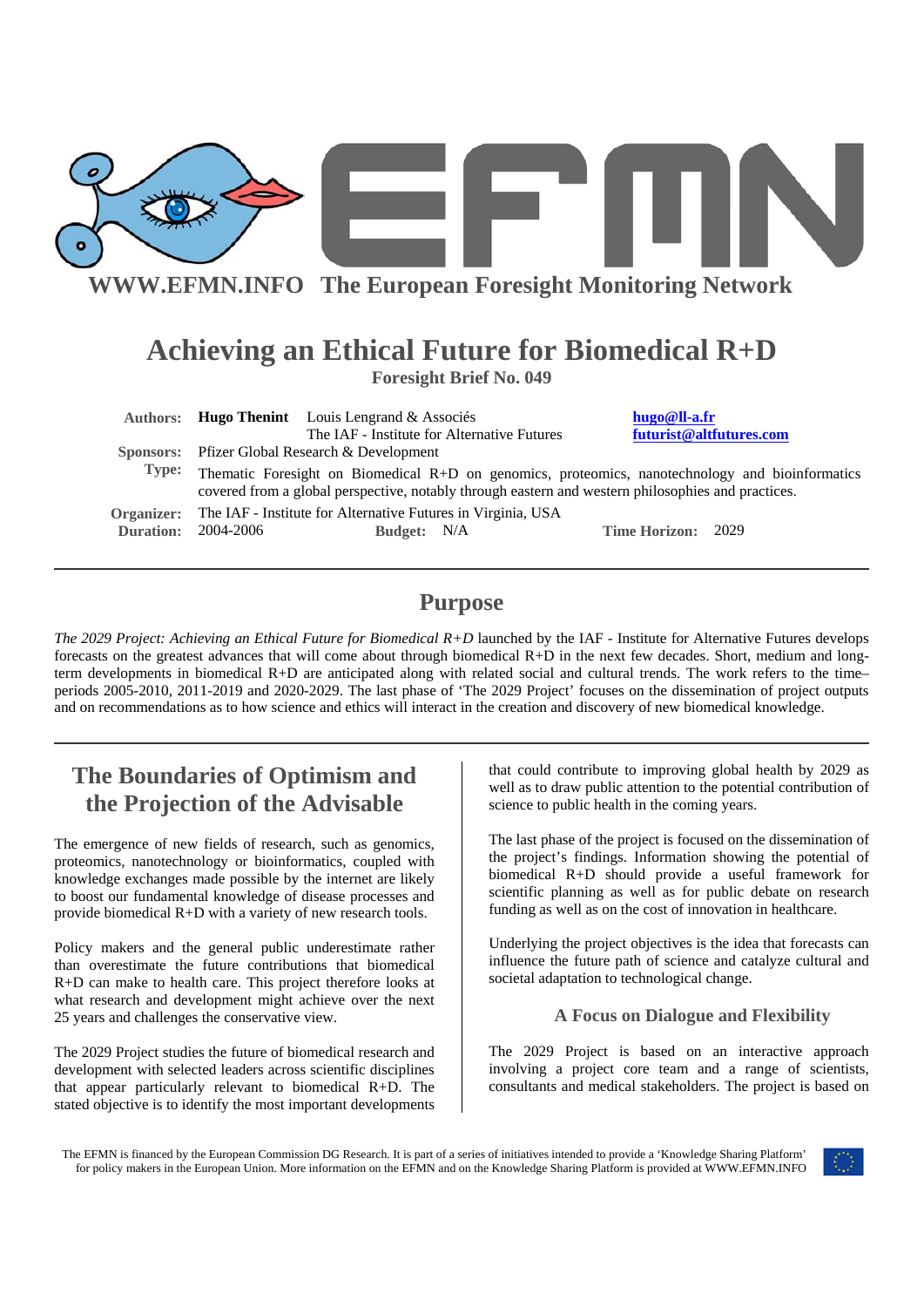#### **Achieving an Ethical Future for Biomedical R+D: Foresight Brief No. 049**

an evolutionary and flexible approach where feedback from experts is central to the projects methodology.

By scanning the literature the IAF first produced an initial mapping of thematic R+D areas to guide its research and serve as a reference throughout the project. The team has set categories in science where interdisciplinary connections are operating. It held an initial review of the research framework and identified an initial set of developments likely to foster biomedical research and global health. This map was first used to collect, update and draft fourteen forecasts for key thematic areas identified through the R+D mapping process.

These forecasts were reviewed internally and by key advisors before the preparation of a final draft. The draft formed the starting point for discussions with the designated key Advisers. IAF also organised a joint meeting with the Draper Laboratory, on the 15 November 2004 to explore the initial forecasts.

Having produced a draft report the IAF held a meeting on 11 February 2005 designed to bring leading scientists into discussions focused on future developments and their possible translation into mid-term opportunities. The focus of discussions has progressively moved from science to ethics and from the notion of disease to the notion of opportunity for health. Since this meeting the project has brought on board these expert contributions and a new section has been added to the final report entitled *Evolution of Ethics and Healthcare*.

Finally the IAF team concentrated on anticipating short-term (2005-2010), mid-term (2011-2020) and long-term (2021- 2029) developments in biomedical R+D. Each of these timelines were characterised by and qualified on the basis of four themes:

- Turning data into information, knowledge and wisdom,
- The union between Eastern and Western philosophies and practices,
- Moving beyond boundaries,
- The shift from disease to health potential.

The main participants in the project were selected for their individual expertise. Interviews and meetings involved scientists from private companies and some from US public organisations. The targeted organisations include:

- Pfizer
- Draper Laboratory
- Johnson & Johnson
- Center for Integration of Medicine and Innovative Technology
- GE Healthcare
- University of California at San Francisco Centre for Drug Development
- Ohio State University
- U.S. Food and Drug Administration
- Massachusetts Institute of Technology

# **Biomedical R+D Changing Healthcare Practices**

Futurists anticipate dramatic changes and an emerging concern with the ethical dimension of global health that will enhance biomedical R+D developments**.** Subsequent technological breakthroughs will have a great impact on healthcare.

#### **Combining Eastern & Western Philosophies of Health**

Researchers are progressively working with new tools which enable to quickly proceed, understand, and place into context torrents of new data and information. By 2010 the combination of open source networks and successes against some global pandemics should rapidly create and spread knowledge around the world.

As a result, a promising global traffic in ideas should bring East and West closer together in scientific understanding. China, India, Japan, Korea and Singapore are likely to generate a growing number of scientists who will take leadership in nanotechnology, stem cell research and bioinformatics. Eastern worldviews coming to biomedical R+D should also foster research into subtle effects that draw

upon areas such as chaos theory and an understanding of the body's energy fields.

On the other hand Europe and the U.S. will have an increasing number of scientists studying Asian health concepts and health improvement methods. Ongoing studies of the mind have already demonstrated that eastern meditation techniques can alter emotional states and enhance mental health. Traditional understanding of energy forces based on concepts such as 'chi' can explain physiological phenomenon such as cardiovascular rhythms. Eastern philosophies and practices will continue to be adopted by a growing number of Western educated citizens through the adoption of Yoga, Tai Chi and various other martial art and healing traditions.

#### **Cultural and Ethical Changes**

Considering the current trend for pushing cultural boundaries and for the development of global knowledge, it is argued that Western culture could move away from its historical emphasis on the individual, towards a community-based and a collective consciousness. Reciprocally, Eastern culture could move away from its traditional emphasis of cultural harmony towards a growing appeal for individual expression and accomplishment. When looking at short term ethical concerns, it first appears that self-interested national or regional policies may prevail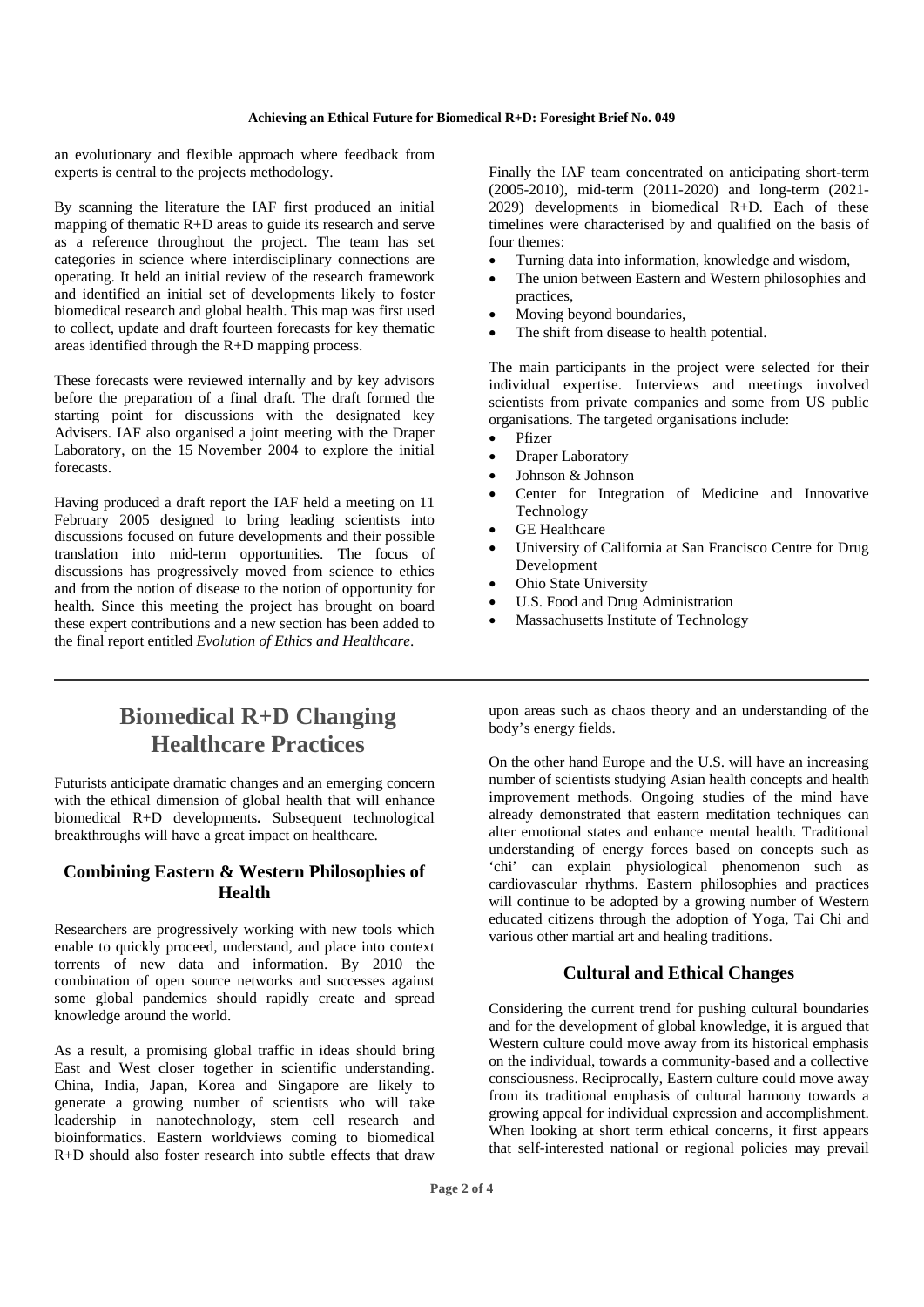#### **Achieving an Ethical Future for Biomedical R+D: Foresight Brief No. 049**

with hazardous global outcomes. As observed with nuclear proliferation, when technological innovations emerge, the process becomes almost impossible to stop as stakeholders in the global community hasten to occupy vacant niches. This process may already be emerging in the area of stem cell research.

Concerning in particular the development of morally debatable technologies, it can only diminish when a global agreement aims to stop the expansion of these technologies and global enforcement regimes are enacted to ensure such an agreement.

In the long-run, the close interconnection of economic and political systems in a transparent environment of knowledge exchange will encourage the development of a global ethic for biomedical activities. Complete connectivity between researchers, politics and the population who actively collaborate in science will reinforce this need for global ethic.

The project foresees that by 2029 ethical concerns will be clearly integrated in new intellectual property rules negotiated to speed innovation and diffusion. An ethical commitment will expand knowledge access so that the whole world, including the poor, benefit from biomedical R+D. Increases in the economic wellbeing of developing population centres in India and China will foster this evolution. By 2029, well established ethical conventions will frame law and economics as never before. Only then will science and technology accomplish its promise to deliver global health.

#### **Some Potential Breakthroughs**

According to the IAF team, four specific advances hold the greatest breakthrough potential, creating new hope for patients and new challenges for healthcare systems:

- Stem Cells hold the potential for decisively addressing heart disease, diabetes, cancer and neurological diseases such as Alzheimer's and Parkinson's.
- **Gene Therapy and Gene Silencing Therapeutics** are emerging as new delivery technologies to target specific cells. A number of Eastern countries are pursuing this promising technology. If scientists can understand the complexity of cellular systems there is great potential for the application of RNAi (ribonucleic acid interference) drugs to many diseases.
- **Nano-medicine** has achieved initial success in medical devices and diagnostic tests, but a far larger number of applications could come about within the coming decade. Nanotechnology is bringing valuable research tools and clinically useful devices. A breakthrough could come from implantable devices that diagnose, deliver therapies and monitor effects.
- Implants and Drug Delivery devices will improve dramatically as new advances in micro-electromechanical systems (MEMS), nanotechnology and other technologies are combined to create new ways of delivering drugs that improve patient care and mobility.

#### **Towards a Healthcare Approach Based on Prediction and Prevention**

While more diseases are overcome, interest in prevention and health potential will grow. Change is about to start with regulators accepting the validity of surrogate markers and suites of wearable biomarkers. Individuals will use these biomarkers for continuous risk monitoring. As more people learn to interpret biological signals, prevention will prevail. By the 2020s, a prognostic system will emerge and begin to replace former diagnostic systems.

The ability to continually monitor individuals and create personal risk assessments will lead to more **tailored therapies**. Risk statements are based upon cellular, tissue and organ system measurements along with behavioural assessments and environmental monitors. To fully understand health risks, research will have to shift from studies of individuals and populations to learning about communities and ecosystems.

The project plans that by 2029, an **Electronic Medical Record** that gathers all Personal Health Records (managed by individuals) from around the world will be implemented. The vast array of available genomic and phenotypic data will help characterize the diversity of populations and supports surveillance for new health threats that emerge.

In this view, IAF experts devised a knowledge interface mediating human's interactions with healthcare system: the **Health Advocate Avatar** (Avatar refers to a Sanskrit term recalling the incarnation of a Hindu God). The system uses natural language processing to present complex medical information in a clear and intuitive way and allows choosing the best possible care.

Users continuously feed data into the Avatar through monitors, used either continuously or periodically. The Health Advocate Avatar would track purchases and other evidence of lifestyle choices, while monitors would show multiple physiological parameters, such as pulse and calories expended during the day.

The interface, linked to global health records will draw upon the cumulative experience of others with similar needs, wants and values to guide decisions and provide incentives that encourage healthy behaviours. As it connects to sources of knowledge for individuals, it also contributes knowledge needed for the collective health of society. For example, the Avatar could pick up signals showing health trends, such as obesity or depression.

However, the Health Advocate Avatar would operate under ethical constraints designed to ensure that it communicates the best available knowledge back to individuals. This way, the Avatar has to be secure and discreet. It has to protect privacy and keep users interests to the fore.